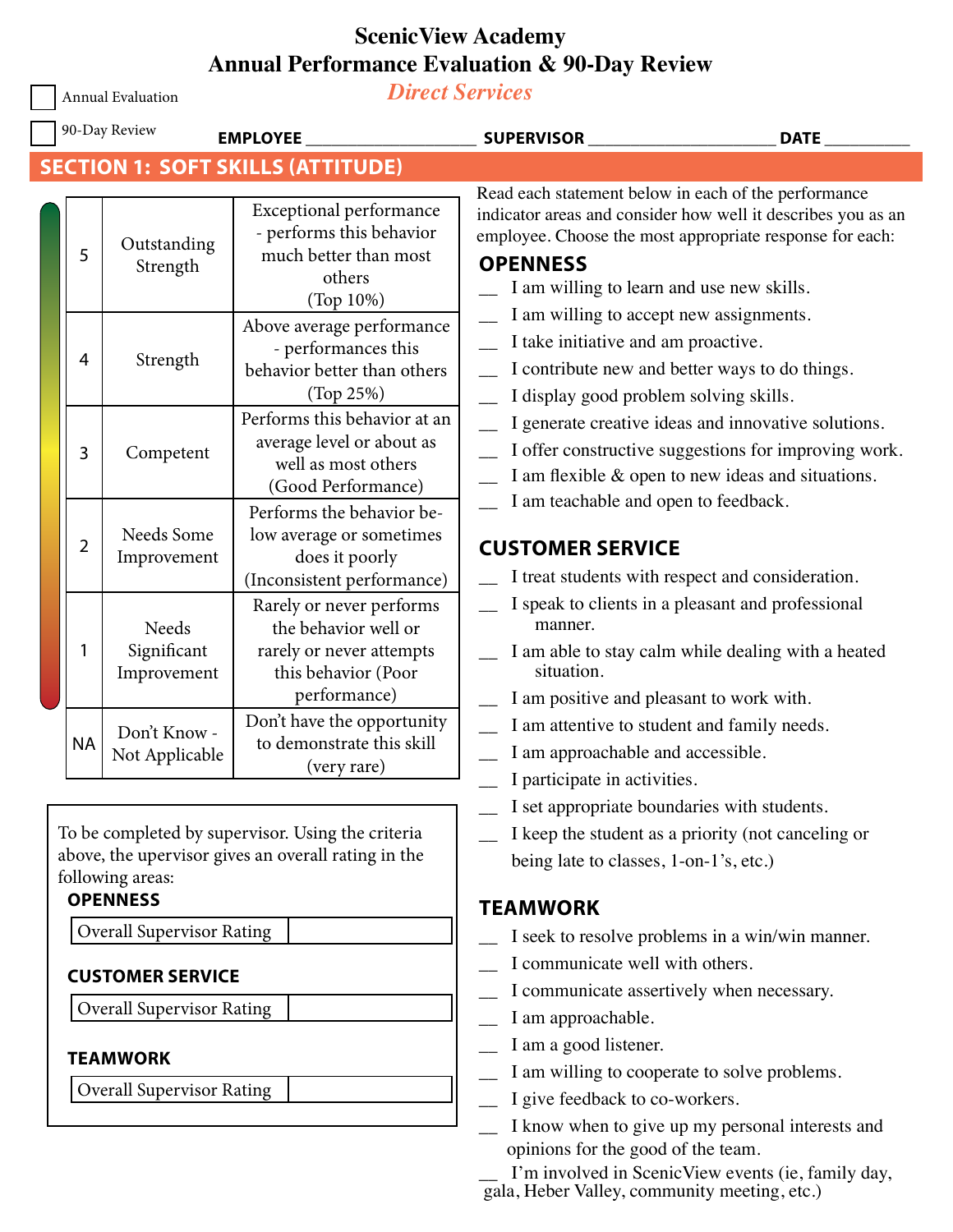# **SECTION 2: PERFORMANCE (KPI'S)**

To be completed by employee and supervisor separately. Read each statement below in each of the performance indicator areas and consider how well it describes you as an employee. Choose the most appropriate response for each:

|  |                |                                     | Exceptional performance -                                                                                        | <b>ACCOUNTABILITY</b>                                                                                                                                                                                                                                                     |
|--|----------------|-------------------------------------|------------------------------------------------------------------------------------------------------------------|---------------------------------------------------------------------------------------------------------------------------------------------------------------------------------------------------------------------------------------------------------------------------|
|  | 5              | Outstanding<br>Strength             | performs this behavior much<br>better than most others<br>(Top 10%)                                              | I honor my commitments<br>I take responsibility for my actions.<br>I follow through promptly with assignments.                                                                                                                                                            |
|  | 4              | Strength                            | Above average performance<br>- performances this behavior<br>better than others (Top 25%)                        | I fulfill job duties as outlined in my job description.<br>I conduct myself in a professional manner.                                                                                                                                                                     |
|  | 3              | Competent                           | Performs this behavior at an<br>average level or about as<br>well as most others<br>(Good Performance)           | I spend the appropriate amount of time doing direct<br>services.<br>I attend my assigned meetings.<br>I understand and implement the direct instruction<br>model while teaching skills to students.<br>I document in a timely manner.<br>I complete my assigned trainings |
|  | $\overline{2}$ | Needs Some<br>Improvement           | Performs the behavior below<br>average or sometimes<br>does it poorly<br>(Inconsistent performance)              |                                                                                                                                                                                                                                                                           |
|  |                | Needs<br>Significant<br>Improvement | Rarely or never performs the<br>behavior well or rarely or<br>never attempts this behavior<br>(Poor performance) |                                                                                                                                                                                                                                                                           |
|  | <b>NA</b>      | Don't Know -<br>Not Applicable      | Don't have the opportunity to<br>demonstrate this skill<br>(very rare)                                           |                                                                                                                                                                                                                                                                           |

**KEY PERFORMANCE INDICATORS:** To be completed by the supervisor.

## **ACCOUNTABILITY**

| <b>Overall Supervisor Rating</b> |  |
|----------------------------------|--|
|----------------------------------|--|

#### **DIRECT SERVICES**

| Time sheet audit 55% |  |
|----------------------|--|
| Direct Observation   |  |
| Missed Appointments  |  |

## **ASSIGNED MEETINGS**

#### **DIRECT INSTRUCTION MODEL**

| l MAP Audit        |  |
|--------------------|--|
| Direct Observation |  |

## **DOCUMENTATION**

| MAP Audit Weekly |  |
|------------------|--|
| Data Collection  |  |

#### **TRAININGS**

| Google Classroom 100% |  |
|-----------------------|--|
| <b>First Aid/CPR</b>  |  |
| Licensure             |  |

#### **PROFESSIONALISM**

| Unit Survey (for supervsior only) |  |
|-----------------------------------|--|
| Peer Survey                       |  |
| Student Survey                    |  |
| # of Corrective/                  |  |
| Disciplinary Actions              |  |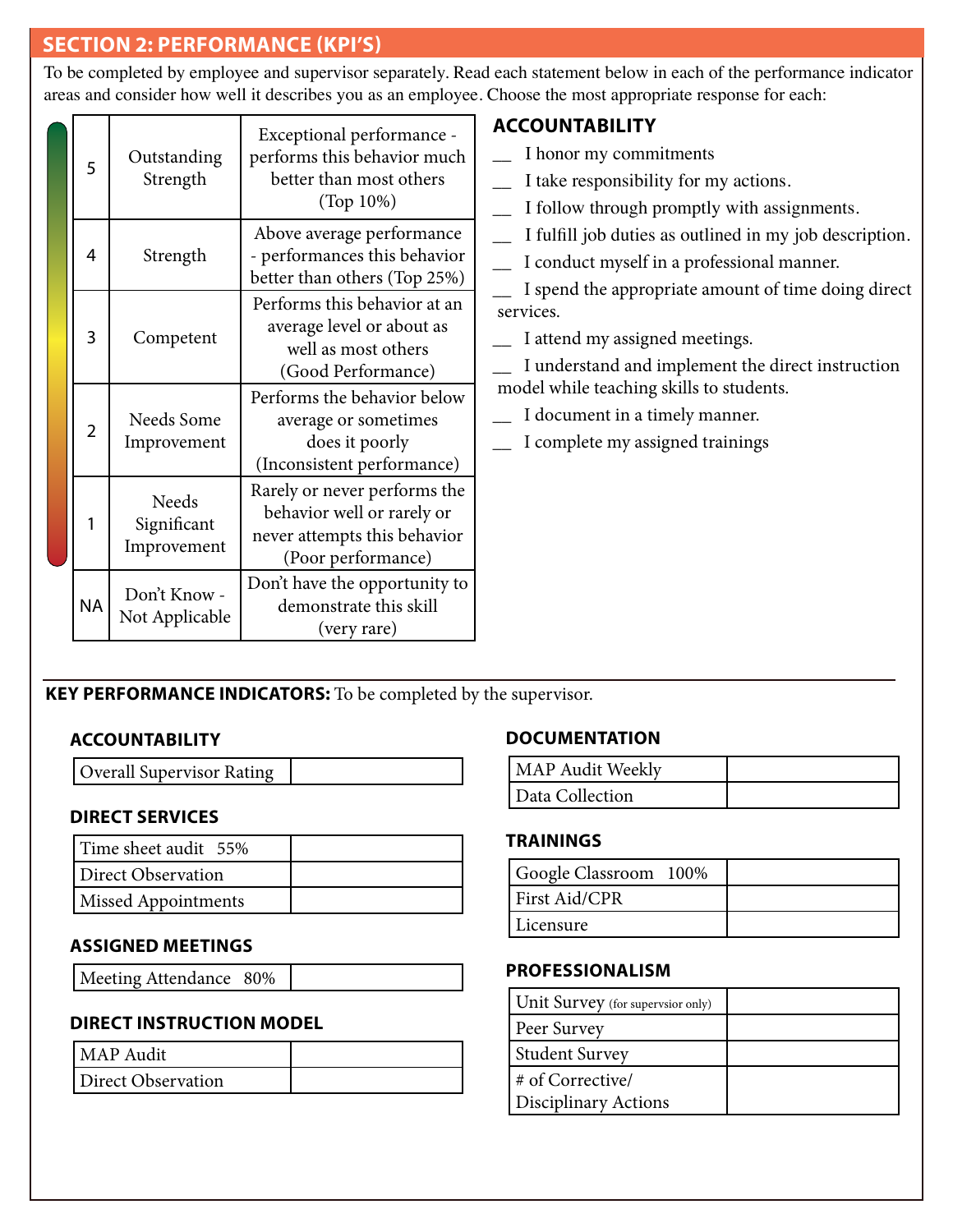# **SECTION 3: JOB SATISFACTION**

To be completed by employee separately. This section provides the opportunity to discuss the employee's satisfaction at work. Customize questions as necessary to the needs of the employee.

## **QUESTION 1: WHAT'S GOING WELL IN YOUR ROLE? WHAT ARE YOU PROUD OF?**

**QUESTION 2: WHAT CHALLENGES ARE YOU FACING? WHERE ARE YOU STUCK?**

#### **QUESTION 3: WHAT ARE YOU DOING TO IMPROVE YOUR WORK PERFORMANCE? (OPENNESS, CUSTOMER SERVICE, TEAMWORK, ACCOUNTABILITY)**

**QUESTION 4: WHAT WOULD MAKE YOUR WORK MORE MEANINGFUL TO YOU?**